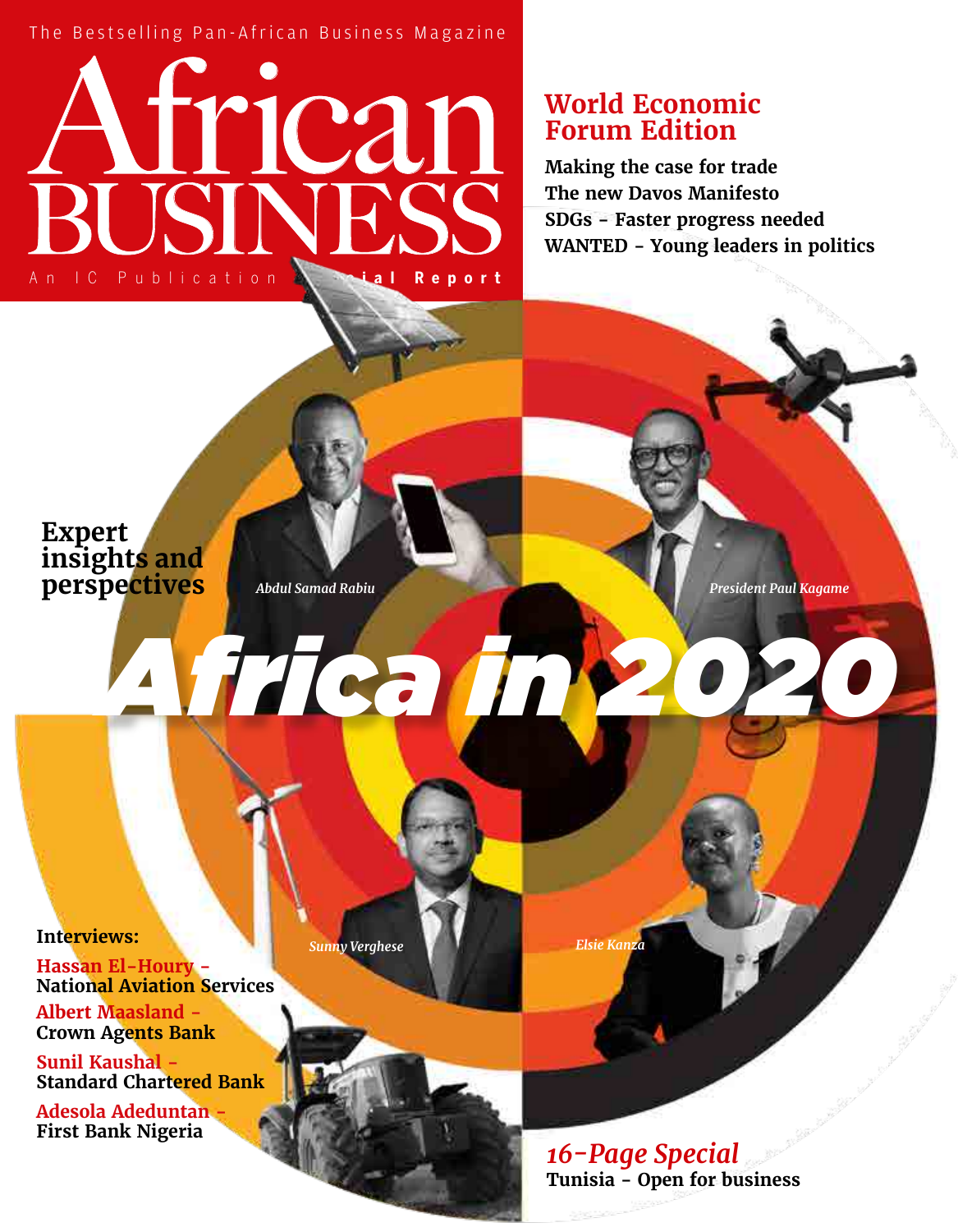#### **Youth leadership**

*Africa's challenges require the new thinking that only young people can bring. Dr Jacqueline Chimhanzi and Monique Atouguia of the African Leadership Institute explain why we need to pay more heed to the voice of youth and how we can make sure it is heard* 

# Why Africa needs more young people in positions of power

**I is undeniable that Africa's young people are not simply a demographic wave but in fact the entire ocean. They are, to quote Dr Wangui Kimari, "the demographic, creative, labour and political is hy far the volument conti** simply a demographic wave but in fact the entire ocean. They are, to quote Dr Wangui Kimari, majority". Africa is, by far, the youngest continent on the globe and is set to remain so for the next 30 years. The average median age on the continent is estimated to be 19.7 years, in contrast to median ages of 30.6 in Asia and  $41.7$  in Europe.

Given the complexities and challenges the continent faces, there is a need to harness ideas from across the population divide – men, women and youth – to propel Africa forward. While inclusion and diversity policies have largely focused on gender, there have not been similar concerted efforts focused on the youth.

Leadership on the continent must strive to become increasingly more youth-led. Only about 3% of the continent's population are over the age of 65, yet the average age of African leaders is 77. This puts the average age gap between citizens and their leaders on the continent at about 48 years.

What this represents is a severe distortion of representation and leadership. Despite what many have referred to as a "demographic dividend", young Africans continue to be marginalised and evidence suggests that this demographic dividend is not being harnessed.

#### **Business as usual isn't working**

Therefore, it cannot be business as usual. The nature of the challenges that Africa faces require a new kind of responsiveness. The demand for new thinking and innovative solutions has seldom been greater and these solutions are necessarily created at the nexus of experience and new thinking which will necessarily be enabled by intergenerational efforts.

But those intergenerational dynamics can be challenging. Reflecting on his own experience, David Sengeh, chief innovation officer at the Directorate of Science, Technology and Innovation of Sierra Leone, says: "What was important was for me to learn how to engage with the age mates of my father and uncles – the societal and cultural dynamics can be very difficult to navigate. What helps with the intergenerational dynamics are the technical contributions you make which make your presence invaluable at the table."

#### **Theory into practice**

The Africa Youth Charter, adopted in 2006 by African Union member states, is a political and legal framework which was intended to enshrine the rights, duties and freedoms of African youth. Specifically, the Charter seeks to ensure the constructive involvement of youth in the development agenda of Africa and their effective participation in decision-making processes.

Despite it being signed, ratified and deposited by the large majority of member states of the African Union, the operationalisation of it has been patchy and extremely slow. There has been a lack of earnest commitment to it and uptake by African Union member states. As we enter 2020, young Africans remain conspicuous by their absence at decisionmaking tables.

This situation is untenable for several reasons. Firstly, there is a lack of representation as Africa's key institutions continue to be governed by leaders who do not represent the largely young populations they serve. Generally, the governed want to see themselves reflected in the structures that govern them.

Secondly, current leaders are doing themselves a disservice by not drawing on the large talent pool to help them co-create solutions to Africa's most press-

*"It is important for young people to occupy key leadership positions, but not just any young people. It is the young people who have the energy, focus, intensity, risk appetite, passion and single-minded drive to deliver wellarticulated burning visions. The vision carriers who can efficiently and effectively translate visions into actions, implement and deliver on clear goals for a common objective. These are the young people who can build an impactful government, a thriving nation, and a prosperous continent."*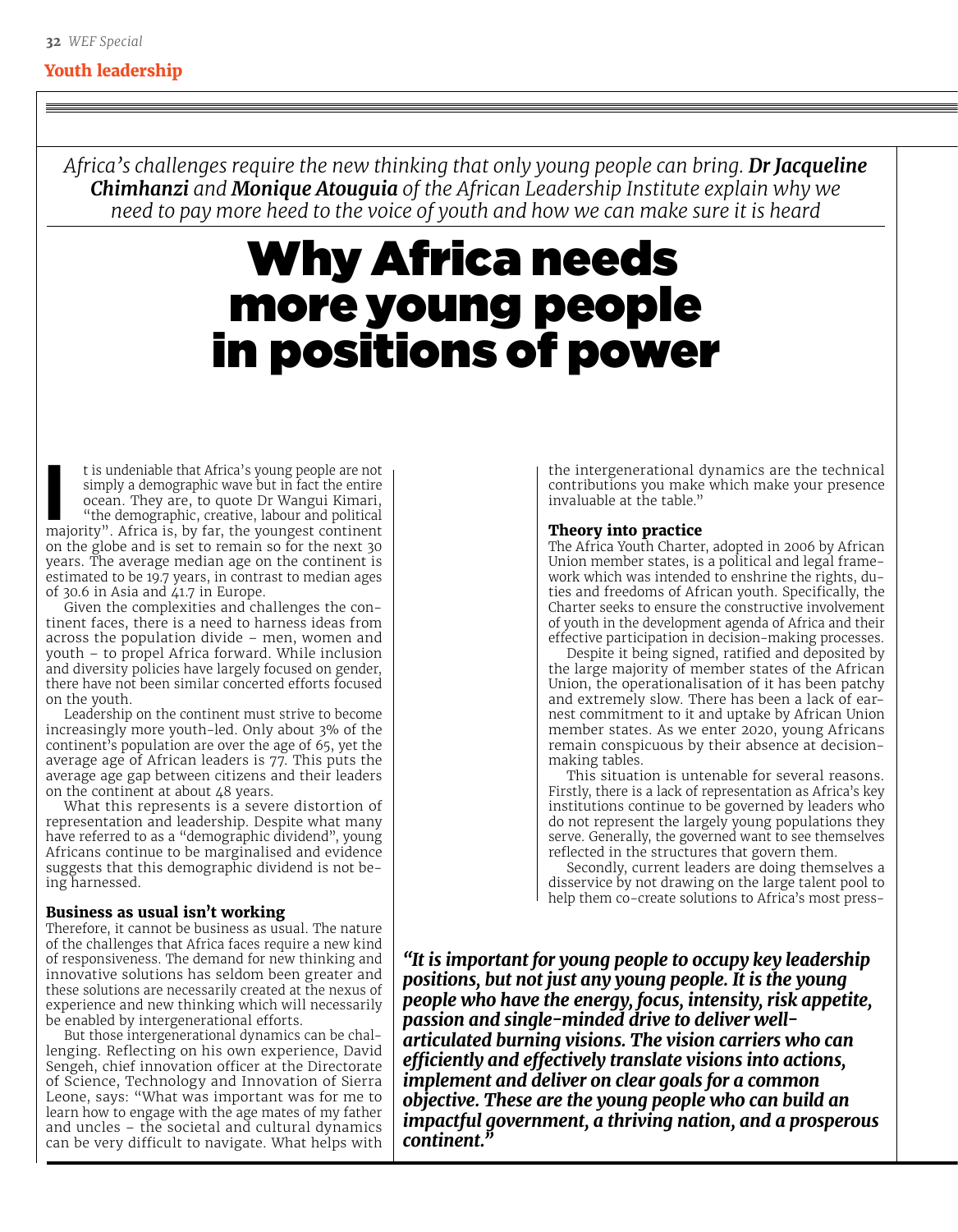ing challenges. And in some cases, the solutions can necessarily only be generated by young people in this technological era.

And lastly, from a sustainability perspective, this lack of inclusivity is actually dangerous. Young Africans do not understand the systems and institutions that define their futures. How then will they inherit structures and processes that they do not understand? How will they inherit Agenda 2063 and other defined priorities if they are so far removed from them?

Current leaders should actually have a vested interest in bringing in young leaders not least to ensure the sustainability of the good work they have started. Cesar Augusto Mba Abogo, the 39-year-old minis-

ter of finance, economy and planning of Equatorial Guinea, says that "working in government has given me the opportunity to learn more about the 51-year history of my country and witness, first-hand, the challenges our countries face daily." No doubt he can only get that valuable experience, vital for continuity, from being within and at the centre of his country's decision-making apparatus.

#### **Young trailblazers**

During our research, we identified a number of incredible young trailblazers who are already occupying senior government positions or positions of considerable influence. This opportunity, they acknowl-

*"We still face serious barriers to having more young people enter positions of power and/or influence. Even when they exist, the entry points and processes for advancement that will attract talented and committed young people are sometimes not well structured."*

*– Mitoha Ondo'o Ayekaba*

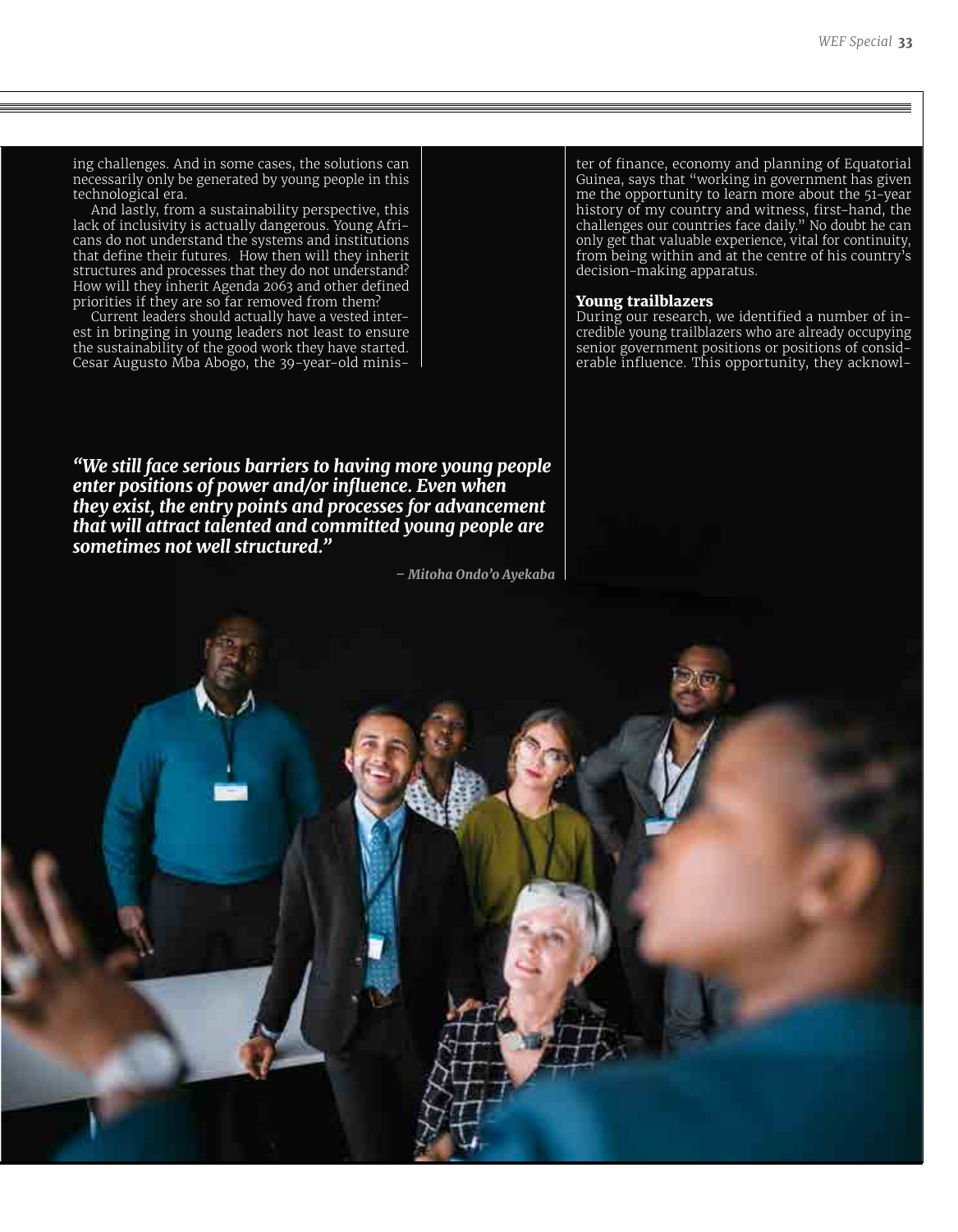#### **Youth leadership**



*"The people whose future is being discussed, deserve to shape the future they are a part of. Putting young people in leadership positions helps to develop a pipeline of competent young people for even more important leadership roles. Young people need to be prepared for senior roles so getting them involved early is a critical factor in building this pipeline."*

*– Akintunde Oyebode*

edge, comes from those in leadership positions, their "sponsors", providing them with the opportunity to serve.

Their achievements in office speak for themselves and suggest the promise and potential of more young people in governance. Dr Jumoke Oduwole is the special adviser to the President of Nigeria on ease of doing business.

Her work is clearly already bearing fruit, as in 2019, Nigeria moved up 15 places on the World Bank's Ease of Doing Business Index. Similarly, Clare Akamanzi in Rwanda is the CEO of the Rwanda Development Board, which has been credited with making it easy to do business in Rwanda as well as ushering in record levels of FDI and is fast becoming a benchmark organisation across the continent.

It is during this process of working in government that a new crop of leaders begins to understand how policy is formulated and implemented. These young leaders play an important role in debunking ageist misconceptions and developing more innovative and dynamic institutions and policies. When called to serve, they heeded the charge to help build, plan and steer the Africa of their future.

#### **From outliers to critical mass**

But these young leaders remain lone voices in their

various settings and what is actually required is a critical mass – a groundswell of new thinking and new ideas to propel the African continent forward. To that end, a number of things need to happen.

Firstly, getting young competent people into governance should not be dependent on mentors and sponsors – as important as they are. Getting to a critical mass will require deliberate actions which means structures and processes will need to be put into place.

On this, Nigeria offers some best practice for the rest of the continent regarding how to institutionalise such processes and reducing the barriers to entry. The positions of special adviser and special assistant to the minister were developed as pathways for getting technocrats into the government and can be readily replicated across the continent. Young competent Nigerians at national and state levels, such as Dr Jumoke Oduwole and Akintunde Oyebode, respectively, have been the beneficiaries of these roles. Like others, they are appointable but not necessarily electable and have contributions to make in the policy realm without necessarily being politicians.

Secondly, as these young leaders enter the sphere of government and public office – often leaving a thriving opportunity in the private sector – they need to be adequately supported and trained. Formal inductions are needed so that they are not being set up to fail.

Thirdly, for those young people who do not necessarily want to be in public service, there are ways for African governments to leverage their talents and know-how. Governments should set up sectoral advisory councils comprising the best young minds to make inputs into policy, leveraging their experiences at the coalface. If policy is not evidence-based, relevant or appropriate, we are not moving forward as a continent.

Fourthly, African governments need to seriously consider youth quota systems in light of Africa's peculiar demographic profile. While quotas are controversial, as they raise questions about meritocracy and whether the right people will be appointed, there are ways to alleviate those concerns. The African Leadership Institute is currently developing a platform of young, competent leaders which could be drawn on to help formalise the process of identifying young African experts.

Fifthly, the young leaders themselves need to self-mobilise and support each other by setting up a network of young leaders in governments across the continent to share experiences and learnings. On this, David Sengeh says what has helped him has been the support from his peers, namely other young leaders in similar positions.

In closing, while the AU's Youth Charter and the AU's Agenda 2063 provide good policy frameworks, they, alone, are not sufficient. What is required above all is political will. It is up to each country's leadership to demonstrate significant political will and open up spaces for young technocrats and leaders to move into positions of influence. It is, after all, a win-win. If young people can help governments deliver on their mandates to the people, everybody wins and the government looks good!  $\blacksquare$